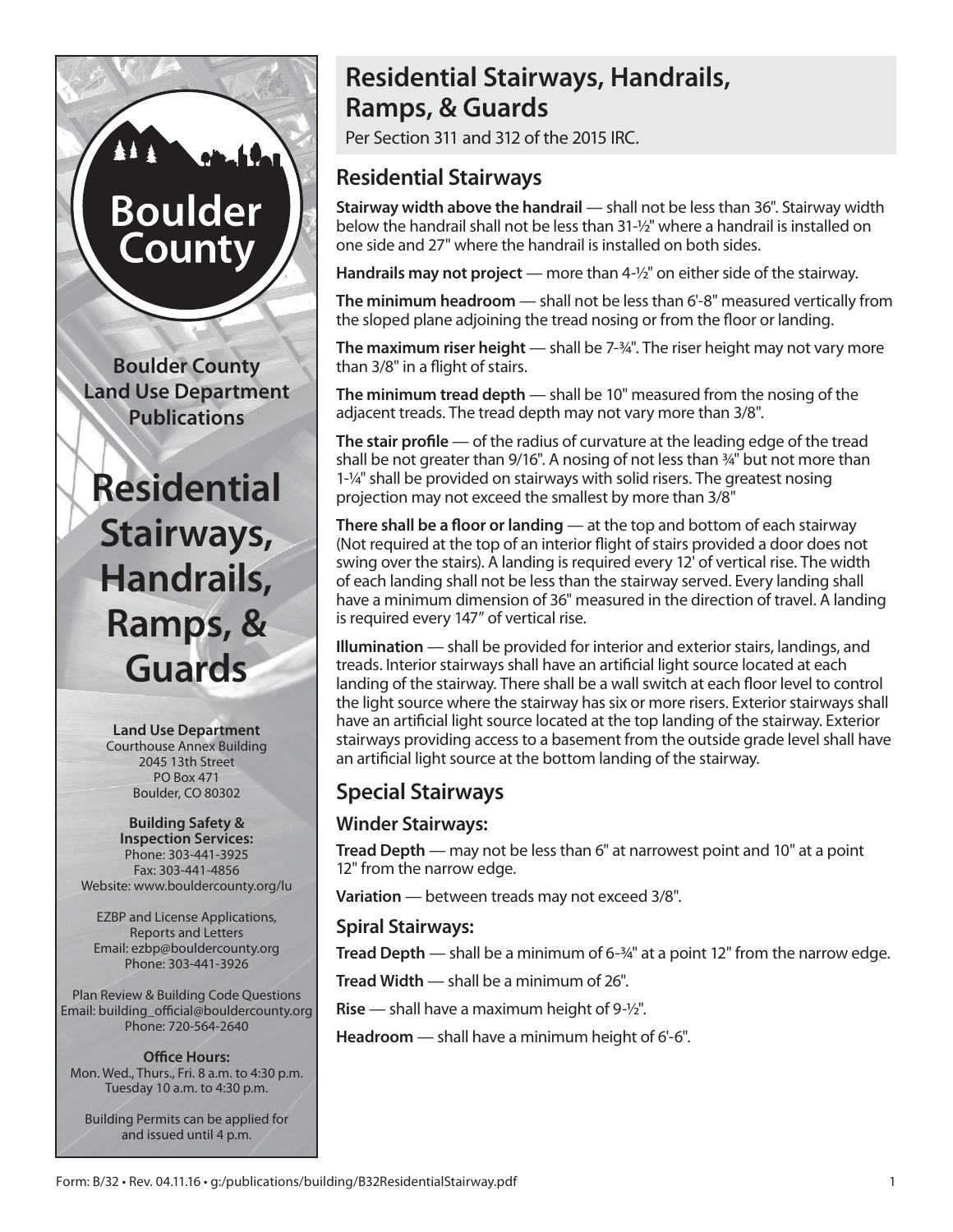## **Alternating Tread Devices**

**Tread Depth** — Shall be a minimum of 5 inches.

**Projected Tread Depth** — Shall be a minimum of 8<sup>1</sup>/<sub>2</sub> inches.

**Tread Width** — Shall be a minimum of 7 inches.

**Rise** — Shall have a maximum height of 9<sup>1</sup>/<sub>2</sub> inches.

Clear width (at and below the handrails) — shall be not less than 20 inches.

Alternating tread devices shall not be used as an element of a means of egress.

## **Ships Ladders**

**Tread Depth** — Shall be a minimum of 5 inches.

**Projected Tread Depth** — Shall be a minimum of 8<sup>1</sup>/<sub>2</sub> inches.

**Rise** — Shall have a maximum height of 9<sup>1</sup>/<sub>2</sub> inches.

Clear width (at and below the handrails) — shall be not less than 20 inches.

Ships ladders shall not be used as an element of a means of egress.

#### **Ramps**

**Slope** — shall be a maximum of 1 unit vertical in 12 horizontal, except where it is technically infeasible to comply because of site constraints, ramps may have a maximum slope of one unit vertical in 8 horizontal.

**Landings** — shall be a minimum of 3' x 3' at the top and bottom of the ramp, at a change of direction and where a door opens to a ramp.

**Handrails** — are required on one side of a ramp where the slope exceeds 1 unit vertical in 12 horizontal. Handrail height and continuity shall not be less than 34" and not more than 38".

## **Handrails**

**Handrails shall be provided** — on at least one side of each stairway with 4 or more risers.

**The height** — shall not be less than 34" and not more than 38" measured vertically from the sloped plane adjoining the tread nosing.

**Handrails shall be continuous** — for the length of the stairway, from a point directly above the top riser to a point directly above the lowest riser.

**Handrails shall return or terminate** — in newel posts or safety terminals.

**Handrails adjacent to a wall** — shall have a space of not less than 1-½" between the wall and the handrail.

#### **Handrail Grip Size**

**Type I:**

**Circular Handrails** — shall have an outside diameter of 1-¼" to 2".

**Noncircular Handrails** — must have a perimeter of 4" minimum, 6-¼" maximum with a maximum cross section dimension of 2-¼".









Type I: Circular Handrail



Type I: Noncircular Handrail



Type II: Noncircular Handrail